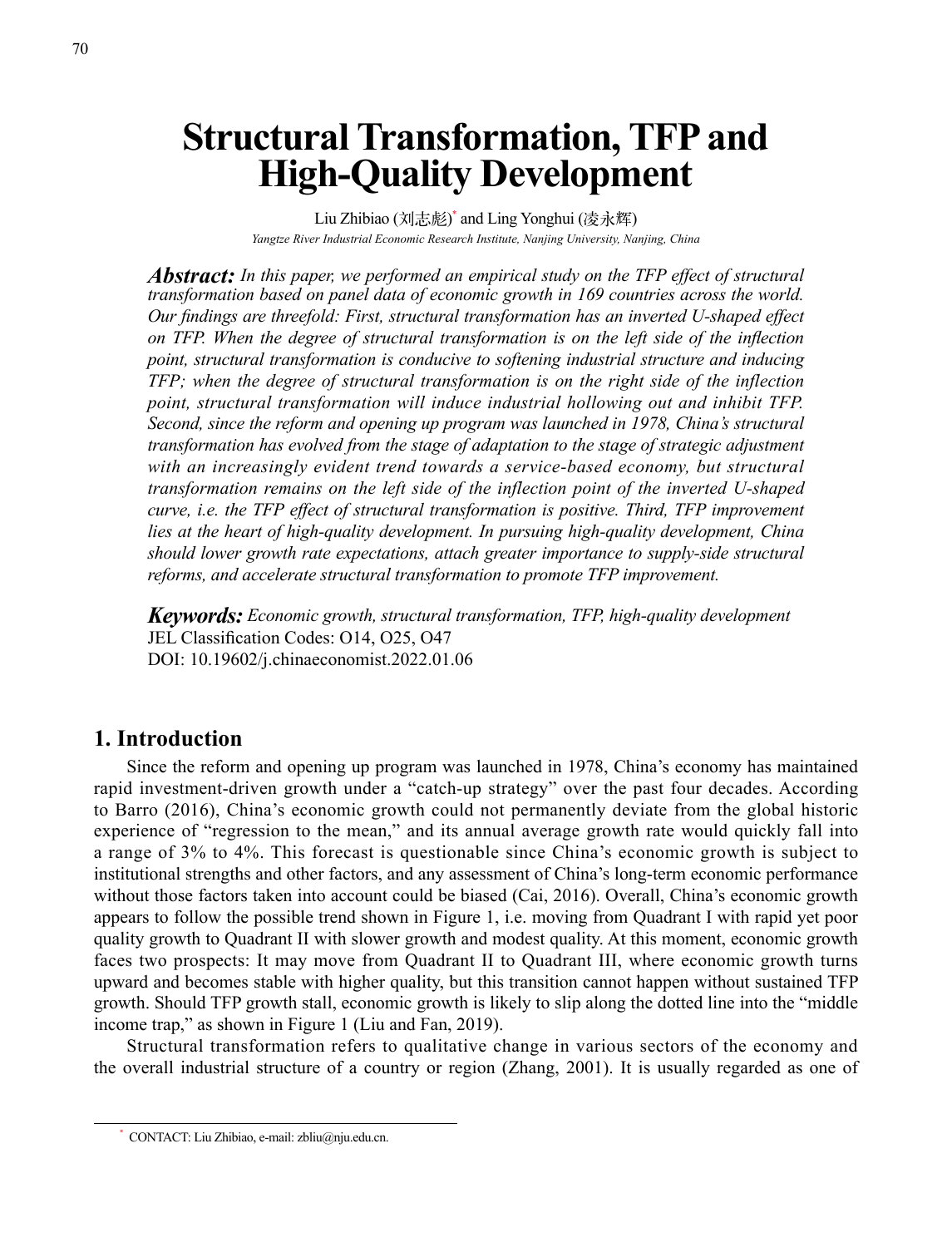

**Figure 1: Possible Trends of China's Economic Growth Stages** Source: Drafted by the authors.

the important and independent sources of economic growth (Maddison, 1997) and a milestone of economic development.<sup>1</sup> Structural transformation is important because the equilibrium assumptions of neoclassical economics such as sufficient factor flow and market clearing can almost impossibly be satisfied under real economic conditions and, in a market full of uncertainties and with limited factor flow, only structural transformation can occur under non-equilibrium conditions, which is especially the case in the factor market (Chenery *et al*., 1995). When the economy is in a non-equilibrium state, if the factors of production such as labor and capital move from less productive sectors to more productive ones and technological and organizational innovations occur amid dynamic factor migration, the economy will be able to develop with higher quality with a more advanced economic structure.

Hence, this paper attempts to clarify the following questions: (i) Will structural transformation induce TFP improvement in the context of high-quality development? (ii) Is there any non-linear relationship between structural transformation and TFP? (iii) How did China's economic structure evolve since reform and opening up in 1978? Is the approach to pursue high-quality development through structural transformation consistent with China's economic reality? As a major progress, this paper focuses on total factor productivity (TFP) from dual perspectives of developmental economics and industrial economics, incorporates economic growth quality overlooked in previous research into the economic analysis of structural transformation, and investigates the TFP effect of China's structural transformation and its intrinsic relationship with high-quality development in the context of China's shift from rapid to high-quality development. Based on economic growth data of 169 countries across the world, this paper demonstrates the possibility of TFP improvement induced by structural transformation from empirical statistics using a panel model, and further discusses the criticality of structural transformation to high-quality development in light of China's economic reality, which provides scientific and vigorous reference for policymaking.

<sup>1</sup> In the broad sense, economic structure encompasses industrial structure, technological structure, distribution structure and consumption structure; in the narrow sense, it primarily refers to industrial structure. In this paper, structural transformation refers to the transformation of industrial structure in the narrow sense.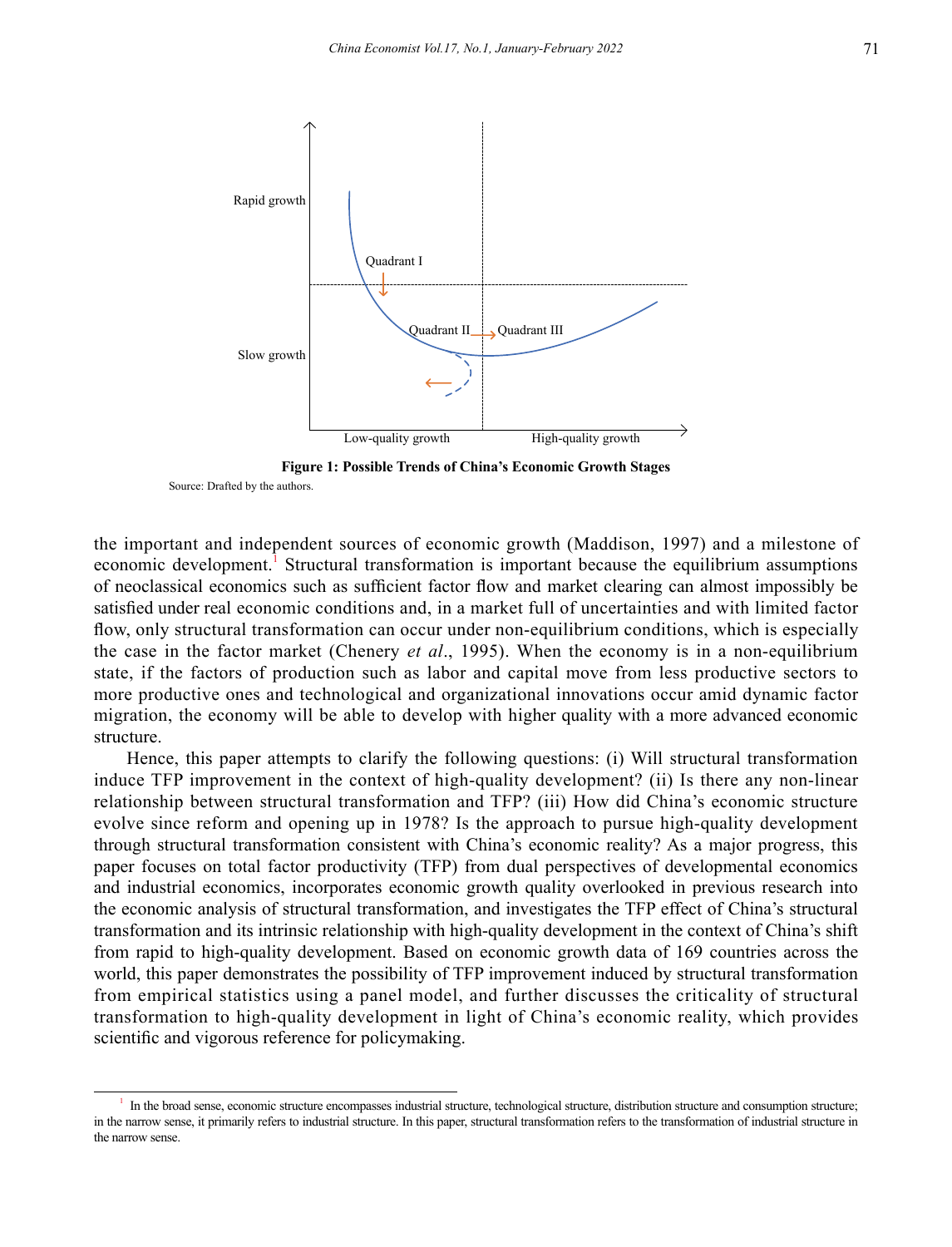## **2. Literature Review**

Traditionally, economic growth and structural transformation are treated as two separate domains. On one hand, economic growth is associated with the "Kaldor facts," i.e. facts that economic growth rate, return on capital, the ratio of capital to output are constant over a long period (Kaldor, 1961). According to the neoclassical growth theory, economic growth is primarily concerned with steady-state economic issues (Solow, 1956; Acemoglu, 2008). To some extent, the Kaldor facts are a description of steady-state economy (Solow, 2005; Mankiw *et al*., 1992) and capture the development experiences of industrialized countries, highlighting steady-state growth under the effect of the market as an "invisible hand." On the other hand, structural transformation is associated with the "Kuznets facts" concerning the changing distribution of capital, labor and other factors of production between agricultural, industrial and service sectors (Kuznets, 1957; Chenery, 1960; Baumol, 1967; Laitner, 2000; Acemoglu and Guerrieri, 2008). The "Kuznets facts" are more an empirical summary of how developing countries may achieve non-equilibrium growth through structural adjustment in pursuing economic catch-up.

In recent years, some scholars have attempted to investigate balanced growth and structural transformation under a unified framework. By creating a model that contains general balanced growth, Kongsamut *et al*. (2001) discussed the possibility of unifying the "Kaldor facts" with the "Kuznets facts." Foellmi and Zweimüller (2008) proved that an economy could reach a general balanced growth path only when its consumption preferences and production technology parameters met the "knifeedge condition." Li and Gong (2012) internalized consumer preference and proved the logical chain that an endogenous change in the preference structure would induce changes in consumption and production structures and thus drive the transformation of economic structure. In combination with the general balanced growth path, they depicted the balanced growth attribute of the overall economy. Moreover, Gan *et al*. (2011) decomposed the transformation of industrial structure into rationalization and sophistication for an empirical study of their effects on China's economic growth, and found that the rationalization of industrial structure was more conducive to stable economic growth. Yet under structural shocks, the transition from "structural dividends" to "structural burdens" such as aging population and falling capital output elasticity would prompt economic growth to shift from structural acceleration to structural deceleration (Yuan, 2012; Lu, 2016).

The above studies have paid inadequate attention to the issue of high-quality development. In particular, the relationship between structural transformation and TFP is left without a vigorous interpretation. From a theoretical perspective, some academics have made initial and inspiring explorations on the quantification and determinants of economic growth quality (Chao and Ren, 2011). Regretfully, none of those studies further touched upon the realization of high-quality development from a structural perspective. From a realistic perspective, China's economy is in a non-equilibrium state of market imperfections and lacks disincentives and budgetary constraints in the corporate sector (Li, 2015), as manifested in the significant non-steady growth features. The role of structural transformation cannot be overlooked if the economy is to transition from rapid growth with extreme disequilibrium to high-quality development with moderate equilibrium. By extending the above-mentioned research approach, this paper carries out an empirical analysis of the TFP effects of structural transformation to reveal the empirical evidences of how empirical transformation propels high-quality development.

# **3. Stylized Facts and Research Hypothesis**

#### **3.1 Degree of Structural Transformation and TFP Change for the US and Japan**

#### *3.1.1 The United States*

US economic growth increasingly depends on knowledge-based technological and organizational innovations underpinning its transition from extensive to intensive economic growth. This process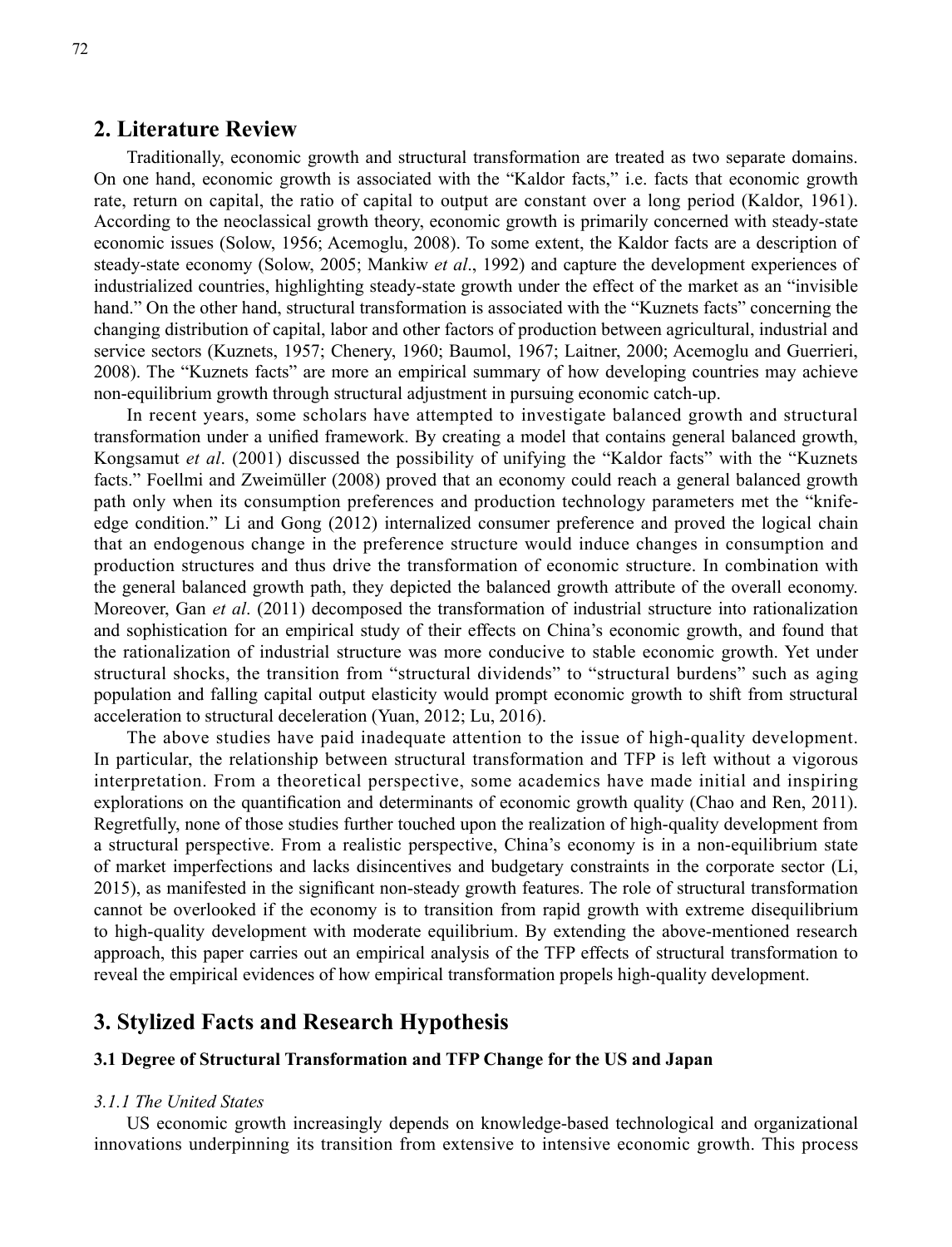| Year | Agricultural<br>sector | Industrial sector |            | Service sector |             |        | Sum     |
|------|------------------------|-------------------|------------|----------------|-------------|--------|---------|
|      | <b>FFF</b>             | <b>PPCR</b>       | <b>OFL</b> | <b>MPS</b>     | <b>TSAS</b> | SO.    | TCLF    |
| 1950 | 6,649                  | 7,954             | 15,030     | 10,149         | 11,119      | 5,847  | 56,746  |
| 1960 | 3,843                  | 8,708             | 14,864     | 12,587         | 13,766      | 7,047  | 60,814  |
| 1970 | 2,349                  | 10,351            | 16,949     | 17,872         | 19,210      | 9,538  | 76,270  |
| 1980 | 2,174                  | 11,717            | 18,527     | 27,106         | 25,287      | 12,567 | 97,379  |
| 1990 | 1,811                  | 12,062            | 18,305     | 38,227         | 29,431      | 15,246 | 115,083 |

**Table 1: US Workforce Distribution from 1950 to 1990 (in 1,000 persons)**

Source: Hughes and Cain (2011), page 582.

Note: FFF refers to farming, forestry and fishery; PPCR refers to the precision, production, craftwork and repair; OFL refers to operators, fabricators and laborers; MPS refers to managers, professionals and specialists; TSAS refers to technology, sales and administrative support; SO refers to sales sector; TCLF refers to total labor force.

manifests in the continuous increase of TFP in the US over the past half a century. Meanwhile, there has been a general increase in the degree of US industrial restructuring, which was positively correlated with TFP in most years. According to Hughes and Cain (2011), agriculture, industry and services accounted for 3.1%, 35.8% and 61.1%, respectively, of US labor force in 1970. By 1990, agriculture and industry as a share of total US workforce further fell to 1.6% and 26.4%, respectively, and the service sector's share of total employment jumped to 72.0%. A close examination of the occupational structure would reveal far more profound changes within the economic structure than the aggregate change. Table 1 shows the occupational distribution of US labor force from 1950 to 1999. As can be seen from the table, employment in the US agricultural sector significantly decreased, and the number of skilled artisans and technical workers in the industrial sector increased sharply. In the service sector, managers, professionals, specialists and sales persons increased the most. Among them, the combination of MPS (managers, professionals and specialists) and TSAS (technology, sales and administrative support) columns - usually regarded as white collar jobs - approached 68 million by 1990, accounting for 58.8% of total US employment. Relatively increases in white-collar jobs reflect growth in service sectors and the fact that those jobs also increased in the manufacturing sector. For instance, more and more physicians and chemists were employed in universities and the R&D department of manufacturing companies, and attorneys increasingly practiced at law firms and as in-house corporate legal counsels (Hughes and Cain). Obviously, US economic restructuring is characterized by "softening," and the entities of its industrial system also transformed from traditional material production in the industrial era to technological and knowledge production, enabling a swift TFP increase (Zhang and Ding, 2013).

#### *3.1.2 Japan*

Japan's development journey can be divided into two typical stages: In Stage I (from World War II to the late 1960s), Japan adopted pro-industry policies to vigorously introduce advanced foreign technologies, especially critical technologies in the heavy and chemical industries. Japan's industrial productivity growth is estimated to average 9.4% from 1955 to 1966, of which 56% derived from equipment improvement and 44% from the adoption of new processes (Sun, 2006). In this period, Japan's workforce migrated from the less productive and low-wage agricultural sector to the industrial sector. Agriculture as a share of Japan's total employment shrank from 41.0% in 1955 to 13.9% by 1975 (Yasuba and Inoki, 1997). With the industrial policy support, Japan's TFP increased swiftly amid industrial restructuring during this period. Yet in the second stage since the 1970s, Japan's TFP decreased continuously. While many factors such as the oil crisis and resource limitation for heavy chemical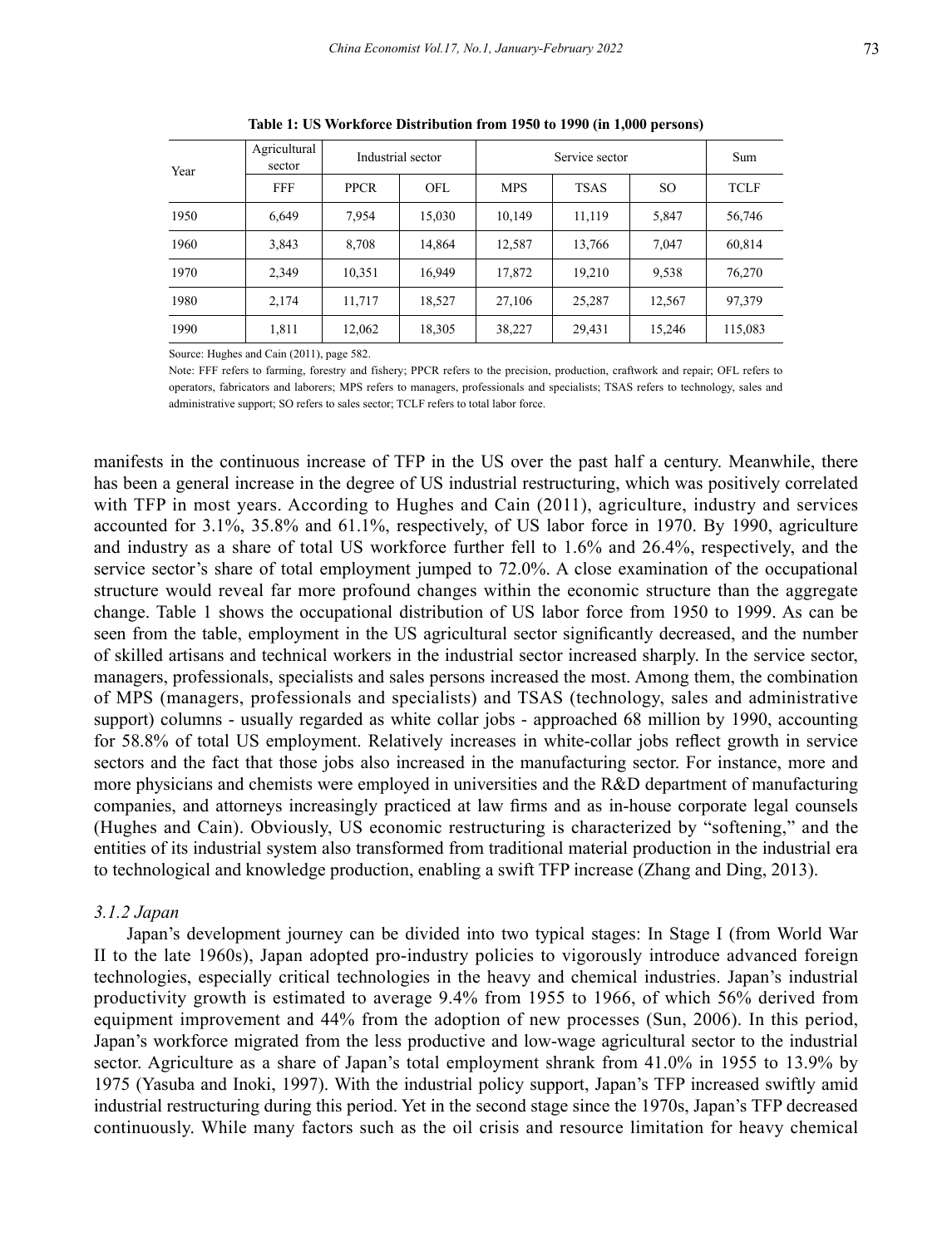industries had contributed to falling TFP, an important reason for Japan's TFP decline lies in the "industrial hollowing out." Japan's industrial hollowing out manifests in its industrial structure as the chronic decline of the secondary industry led by manufacturing and the sharp increase of the tertiary industry as a share of the economy over the years, as well as the secular stagnation of the Japanese economy (Hu *et al.*, 2013). Despite the increasing degree of industrial restructuring in this stage, Japan's TFP failed to keep up.

#### **3.2 TFP Effects of Structural Transformation**

Based on the stylized facts, the TFP effects of structural transformation could be twofold:

First, structural transformation induces TFP by softening the industrial structure. Compared with service-based industrial development, the softening of industrial structure is characterized by an increasing proportion of high-value links such as R&D, design, branding and marketing, especially knowledge and technological innovations. In other words, the softening of industrial structure can be seen as the substitution of traditional commodities, including goods and services, by knowledgebased products (Yuan *et al*., 2016). Figure 2 is the annual average growth rates of value-added in major sectors of the US economy from 1960 to 2017 and value-added in major sectors in 2017 as a share of GDP. Professional and commercial services recorded the highest annual average growth rates of valueadded, followed by educational services, all of which are typical knowledge- and technology-intensive sectors. In comparison, value-added growth rates were relatively low in traditional sectors such as transportation, warehousing, retail and manufacturing. While real estate and leasing sectors contributed the most to economic growth, professional and commercial services contributed the second-largest share. In this process, structural softening induced inter-industry interaction and integration, contributing productivity improvement. For instance, industrialization and ICT integration has lowered the cost of social coordination and generated increasing returns. On the other hand, structural softening has created demand for more knowledge-intensive products and services under the effects of consumption upgrade and accelerated the development of knowledge- and technology-intensive industries, thus raising overall productivity. By softening the industrial structure, structural transformation has facilitated intensive



**Figure 2: Growth Rates of Value-Added in Key US Sectors (%)** Note: Left axis is share in 2017, and right axis is annual average growth rate.

Source: Drafted based on data from the US Bureau of Economic Analysis (BEA).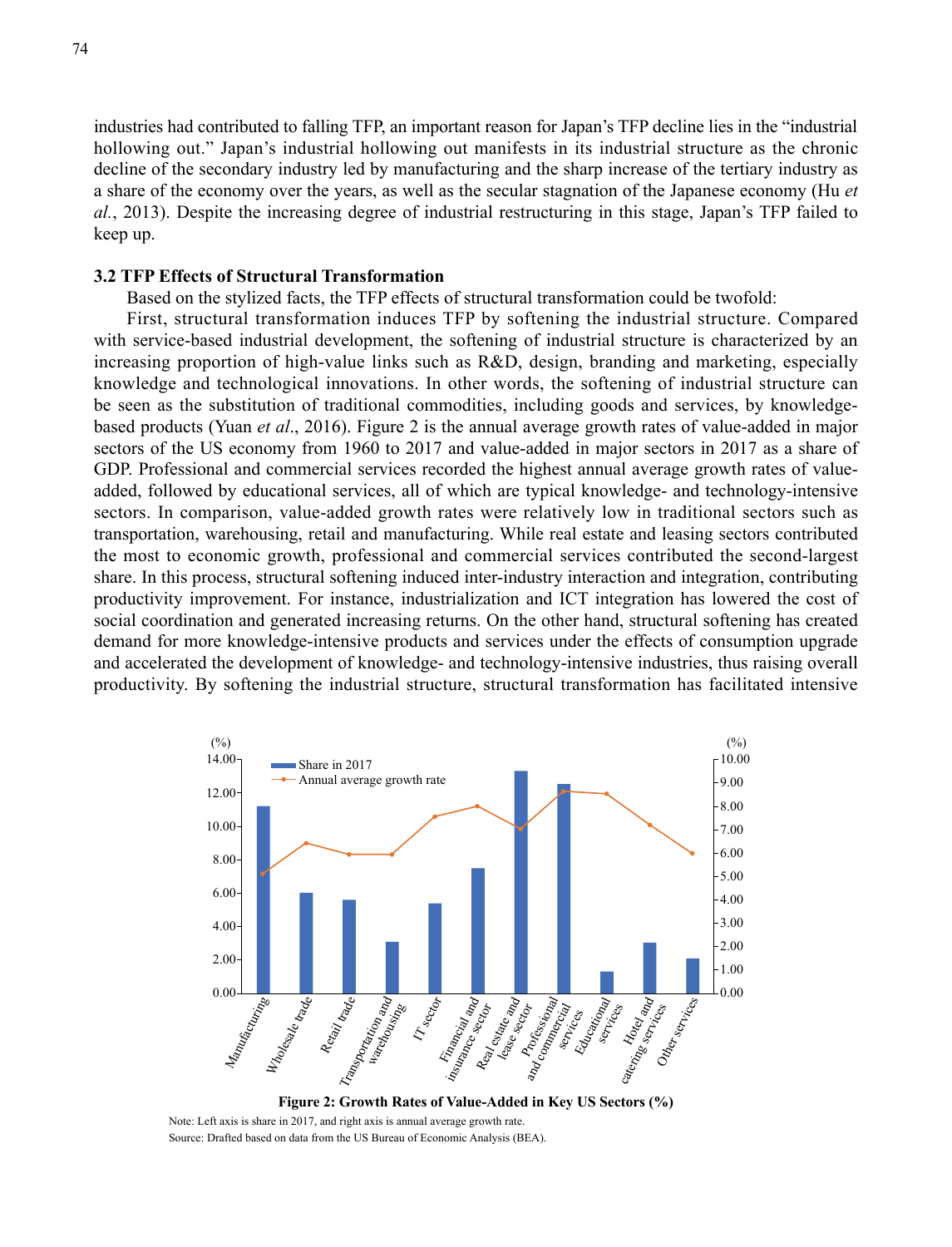economic growth underpinned by productivity improvement.

Second, structural transformation may inhibit TFP under the effect of industrial hollowing out. According to Bluestone and Harrison (1982), the extensive outflow of capital and other factors of production from the fundamental sectors of production will lead to a recession in material production and give rise to industrial hollowing out. In effect, industrial hollowing out as an efficiency collapse stems from the misallocation of factor resources amid hasty structural transformation. Manifestations of industrial hollowing out are twofold: first, an outflow of industrial capital. In the wave of economic globalization, the fragmented value chain mode of production has increased the specialization of firms but also led to an outflow of local production capacities and industrial capital to foreign countries. Such outflow, if unchecked, is likely to result in an inventory disequilibrium on the basis of dynamic disequilibrium between domestic and outbound investments, depriving domestic industries of necessary conditions for capital deepening. Another manifestation is the virtualization of industrial economy. Excessive expansion of the virtual economy is a more serious misallocation of scarce resources in a simple circulation of monetary capital without creating material wealth. Such speculative arbitrage impedes firms from expanding production and renovating technology, making the economy less productive. A typical example is real estate bubbles. Japan's secular economic stagnation is largely attributable to the burst of its land price bubbles after the rampant expansion of the virtual economy (Li *et al*., 2008).

Which of the above TFP effects of structural transformation dominates has to do with the stage of structural transformation. When structural transformation stays at a relatively low level, the flow of production factors across economic sectors is relatively static. If structural transformation is accelerated at this moment to speed up the flow of factors across various sectors following market-based principles, the adjustment of inventory structure is expected to yield considerable effects of structural softening. The degree of structural transformation is modest and insufficient for any serious industrial hollowing out to occur. In this stage, therefore, the positive TFP effect of structural transformation holds sway. Yet when structural transformation reaches a high level and occurs too abruptly, inter-industry interaction and integration will suffer. For instance, rising factor cost in some large cities will cause the service sector to crowd out manufacturing activity, giving rise to a spatial disintegration between the secondary and tertiary industries (Chen and Tang, 2016) and compromising the structural softening effect. Profitseeking capital tends to move overseas and into the virtual economy, aggravating industrial hollowing out and inhibiting TFP improvement. When structural transformation occurs too abruptly, the TFP restrictive effect of structural transformation will hold sway. Based on the above analysis, this paper puts forth the following hypothesis to be tested: Structural transformation has major TFP effects in a non-linear inverted U-shaped relationship. Within a moderate range, a higher degree of structural transformation is more conducive to TFP improvement; beyond this moderate range, the opposite is true.

# **4. Empirical Test**

#### **4.1 Variable Selection**

Among common measurement indicators, the Moore index put forth by Moore (1978) based on the spatial vector measurement method contains both possibilities of inducing or inhibiting TFP without prior assumption of the direction of structural change, making it suitable for testing the inverted U-shaped curve hypothesis. This paper references this measurement method for calculating the degree of industrial restructuring with the following equation:

$$
STR_t = \sum_{i=1}^n W_{i,t} \times W_{i,t+1} / \left( \sum_{i=1}^n W_{i,t}^2 \right)^{1/2} \times \left( \sum_{i=1}^n W_{i,t+1}^2 \right)^{1/2}
$$
 (1)

Where,  $W_{it}$  is the share of industry *i* in period *t*, and  $W_{it+1}$  is the share of industry *i* in period *t*+1.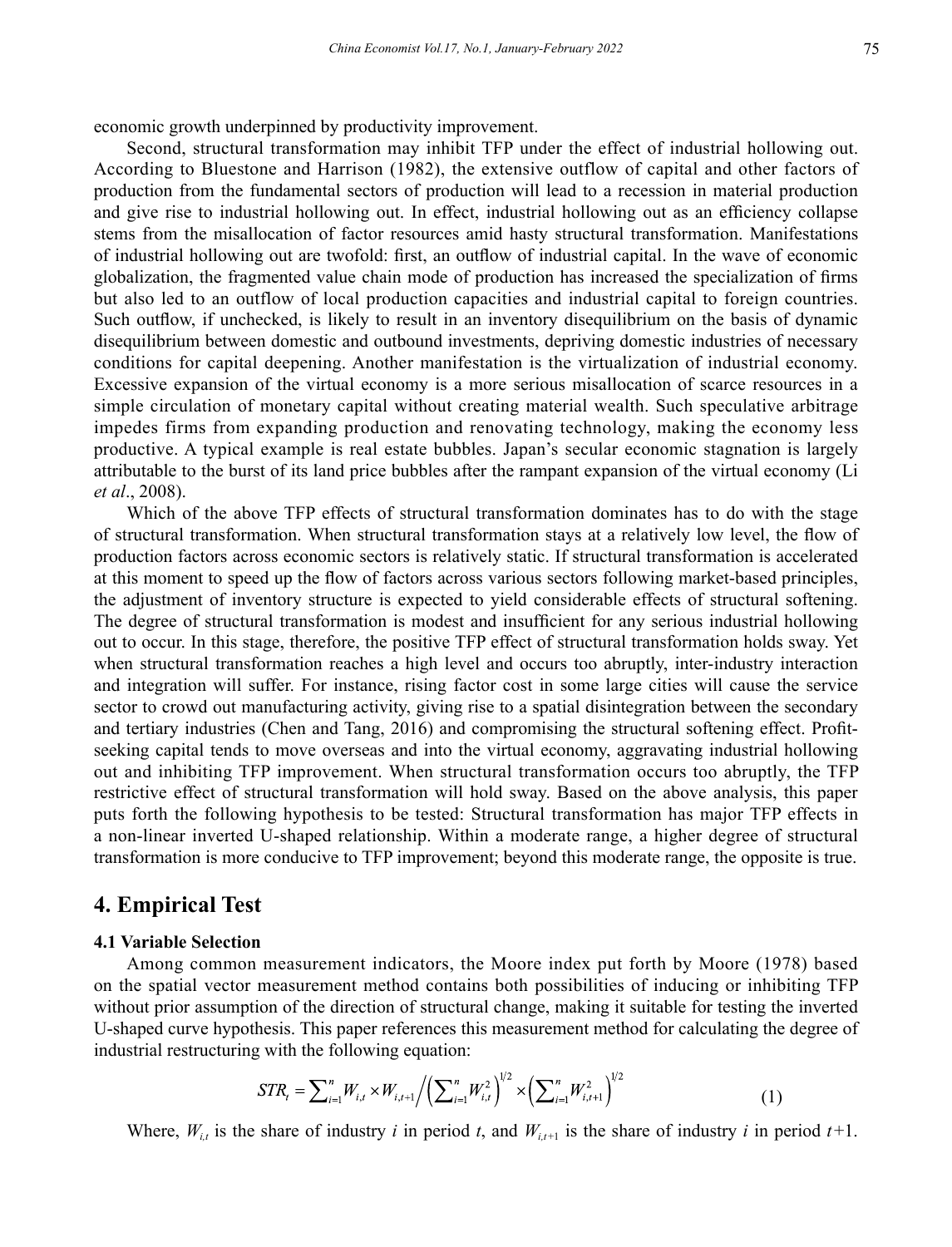In addition, this paper adopts constant price for calculating total factor productivity (*TFP*) as the core explained variable. Since TFP is also subject to the impact of some other factors, we have included the size of country (*POP*), capital stock (*TKP*), trade volume (*IEP*), government size (*XPN*), human capital (*HC*), R&D level (*XPD*) and the level of participation in globalization (*BXM*) as the model's control variables.

#### **4.2 Data Sources and Explanations**

TFP data of various countries are from the latest version of Penn World Table (PWT9.0). Where, *TFP* is the actual TFP index of this table, and *POP*, *TKP* and *HC* are respectively the total population, total capital formation as a share of GDP, and human capital index in this table. Shares of industrial sectors for calculating *STR* and other control variables are from the World Bank's database. Among them, *STR* is obtained based on value-added from the primary, secondary and tertiary industries as a share of GDP; trade volume is measured by the imports and exports of goods and services as a share of GDP; government size is measured by fiscal spending as a share of GDP; R&D is measured by R&D spending as a share of GDP; participation in globalization is measured by the sum between outbound direct investment (ODI) outflows and foreign direct investment (FDI) inflows as a share of GDP. Notably, the time span of data samples employed in this paper is from 1960 to 2014 covering 169 countries across the world. Natural logarithms are taken for all variables to exclude the impact of sample outliers.

#### **4.3 Model Specification**

Based on the research hypothesis put forth in this paper, the econometric model for testing the TFP effects of structural transformation is specified as follows:

$$
Y_{ii} = \beta_1 STR_{ii} + \beta_2 SQL + \beta_3 X_{ii} + \gamma_2 D2_i + \dots + \gamma_T DT_i + \mu_i + \varepsilon_{ii}
$$
 (2)

Where, explained variable  $Y_i$  denotes TFP, of which subscript *i* denotes country and *t* denotes year. Core explanatory variable *STR* denotes a country's degree of structural transformation, and *SQE* is the corresponding quadratic term. Control variable *X* includes  $\{POP_{it}, \textit{TKE}_{it}, \textit{IEP}_{it}, \textit{XPN}_{it}, \textit{HC}_{it}, \textit{XPD}_{it}, \textit{XPD}_{it}, \textit{XPD}_{it}, \textit{XPD}_{it}, \textit{XPD}_{it}, \textit{XPD}_{it}, \textit{XPD}_{it}, \textit{XPD}_{it}, \textit{XPD}_{it}, \textit{XPD}_{it}, \textit{XPD}_{it}, \textit{XPD}_{it}, \textit{XPD}_{it}, \textit$  $BXM_{it}$  }. The dummy variable of time controls for the time effect that does not change with individuals, where  $D2_t = 1$  if  $t = 2$ ;  $D2_t = 0$  if  $t \neq 2$ ; and so on and so forth.  $\mu_i$  is the individual effect that does not change with time.  $\varepsilon_{it}$  is the stochastic disturbance term.

#### **4.4 Empirical Results and Analysis**

#### *4.4.1 Main regression results*

Table 2 reports the main regression results of the TFP effects of economic restructuring of 169 countries.<sup>2</sup> According to the test results of Model 1 through Model 4, it can be determined that putting aside its non-linear effect, structural transformation has a significantly positive TFP effect. This mean reversion result also suggests that for most countries around the world, structural transformation has a significantly positive TFP effect, which is consistent with the trend of their softening industrial structure. As mentioned in the above analysis, if excessive structural transformation results in industrial hollowing out, TFP improvement is likely to be inhibited. In other words, structural transformation has a non-linear effect on TFP. To test this hypothesis, this paper includes the quadratic term of the degree of structural transformation into the model for another regression with results shown in Models 5 and 6. As can be seen from the results, the estimated coefficient of *STR* becomes significantly positive at 1% level after

<sup>2</sup> Since the Hausmann test significantly rejects RE estimation, this paper simultaneously reports the results of hybrid regression (Models 1 and 2) and fixed-effect regression (Models 3 through 6) for an intuitive comparison of the difference of the individual effect. In addition, the likelihood ratio test result suggests the existence of time effect. Hence, our use of the two-way fixed effect model is justified. In the interest of length, the coefficient of the dummy variable of time is not reported.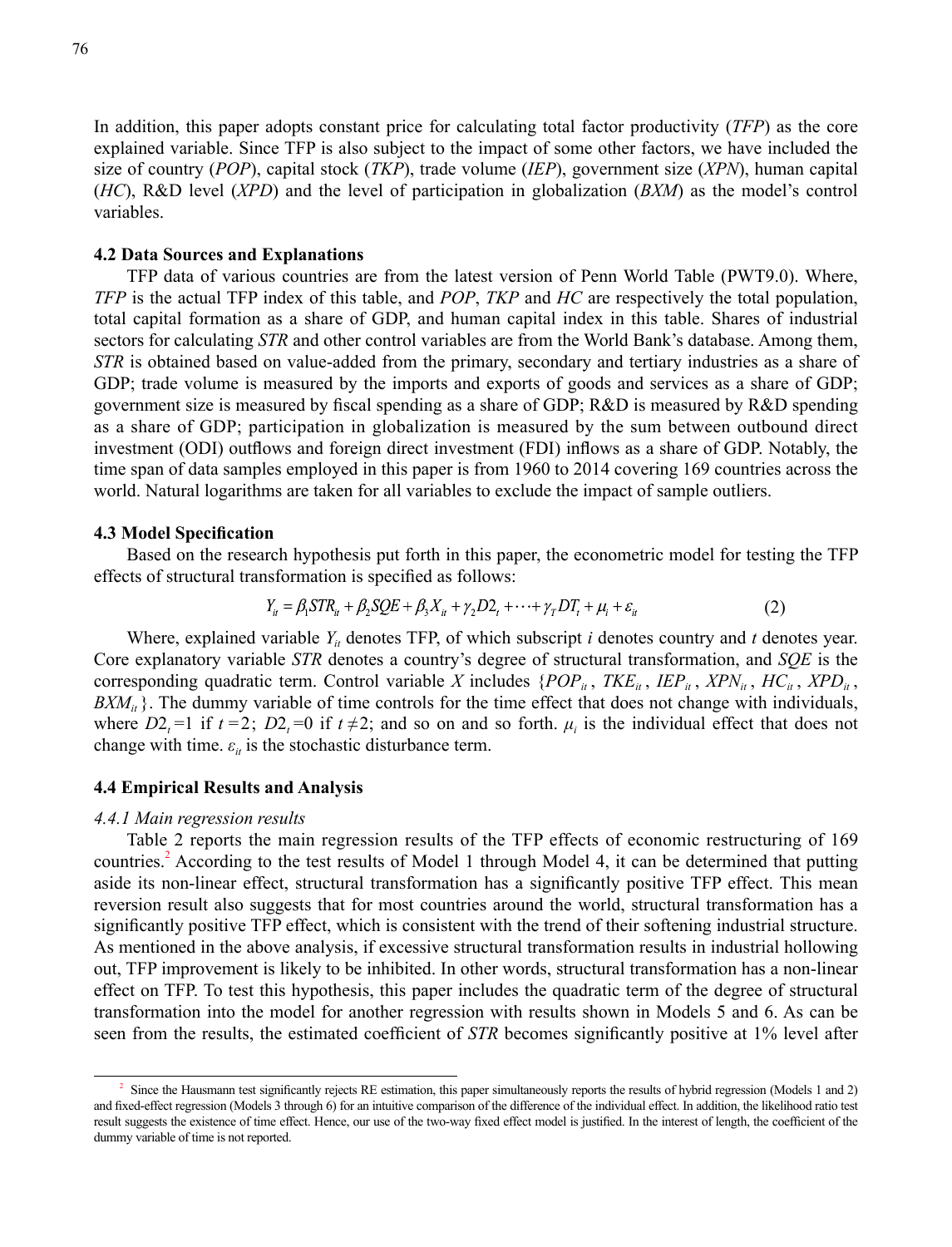|                     | Model 1      | Model 2      | Model 3      | Model 4    | Model 5   | Model 6      |
|---------------------|--------------|--------------|--------------|------------|-----------|--------------|
| <b>STR</b>          | $0.2148***$  | $0.2543***$  | $0.4197***$  | 0.2185     | 0.1494    | 5.3861***    |
|                     | (0.02)       | (0.03)       | (0.14)       | (0.15)     | (0.94)    | (1.13)       |
| SQE                 |              |              |              |            | 0.0915    | $-1.6463***$ |
|                     |              |              |              |            | (0.31)    | (0.37)       |
| Control<br>variable |              | Controlled   |              | Controlled |           | Controlled   |
| <b>CONS</b>         | $-0.5366***$ | $-0.4803***$ | $-0.6610***$ | 1.8166**   | $-0.4658$ | $-2.1238*$   |
|                     | (0.08)       | (0.10)       | (0.22)       | (0.69)     | (0.70)    | (1.24)       |
| N                   | 3,550        | 927          | 3,550        | 927        | 3,550     | 927          |
| $R^2$               | 0.1025       | 0.3469       | 0.1586       | 0.5477     | 0.1588    | 0.6023       |

**Table 2: Main Regression Results of Structural Transformation's TFP Effects**

Notes: (i) Numbers in parentheses are robust standard errors; (ii) \*\*\*, \*\* and \* denote significance at 1%, 5% and 10% levels; (iii) in the interest of length, the specific coefficients of control variable regression are not reported in this table, and the same below.



**Figure 3: Inverted U-shaped Curve of Structural Transformation's TFP Effects** Source: Drafted by the authors.

introducing the control variable, and the estimated coefficient of *SQE* becomes significantly negative at 1% level. This proves that a significant inverted U-shaped relationship exists in the TFP effect of structural transformation. Based on the estimated coefficients of *STR* and *SQE*, the inflection point of the inverted U-shaped curve is 1.6357. Below this value, structural transformation's TFP effect will be in the upward stage on the left side of the inverted U-shaped curve, where accelerating structural transformation helps increase TFP; above this value, structural transformation's TFP effect will be in the downward stage on the right side of the inverted U-shaped curve, where structural transformation inhibits TFP improvement<sup>3</sup> (see Figure 3).

#### *4.4.2 Endogenous deviation and GMM estimation*

While the fixed-effect method may to some extent ease the endogenous deviation due to the omission of variables, the more important endogenous deviation may stem from a reverse causality relationship. Following Arellano and Bond's (1991) method, this paper employs the first-order and

<sup>&</sup>lt;sup>3</sup> While this inflection point is obtained based on the economic growth data of many countries and cannot serve as a precise value for general benchmarking for various countries, it is sufficient to serve as an important reference value in the average sense.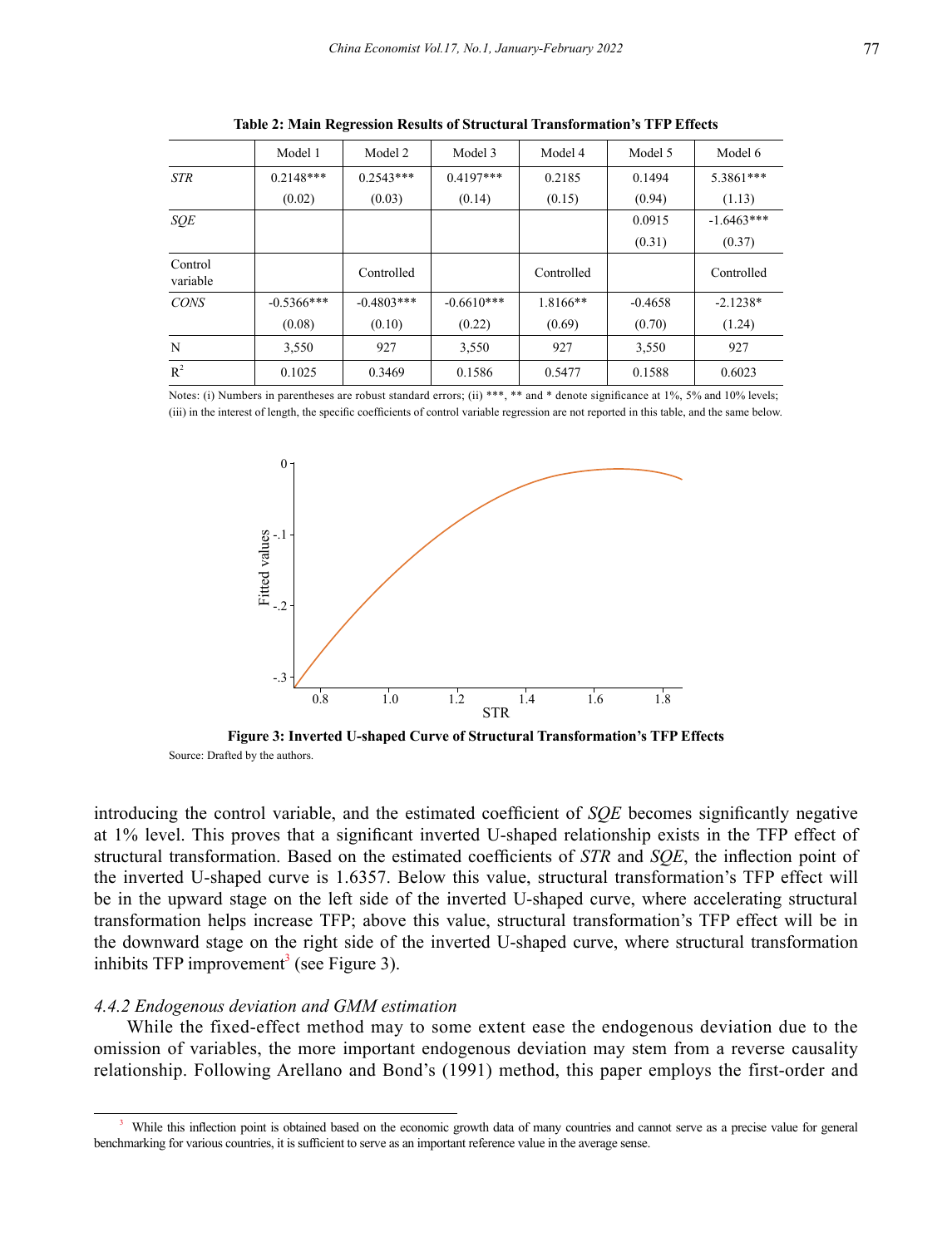|                      | Model 1     | Model 2     | Model 3      | Model 4      |
|----------------------|-------------|-------------|--------------|--------------|
| <b>STR</b>           | $0.5285***$ | $-0.5096$   | 12.1831***   | 9.5756***    |
|                      | (0.06)      | (0.42)      | (2.94)       | (1.93)       |
| <b>SOE</b>           |             |             | $-3.6616***$ | $-2.6564***$ |
|                      |             |             | (0.78)       | (0.49)       |
| Control<br>variables |             | Controlled  |              | Controlled   |
| <b>CONS</b>          | 1.7049      | 3.6717      | $-9.9910**$  | $-7.1378$    |
|                      | (1.19)      | (2.31)      | (4.20)       | (4.59)       |
| Anderson LR          | 516.783***  | $15.910***$ | 27.917***    | $11.340***$  |
| Hansen J             | 0.137       | 3.135       | 1.643        | 1.916        |
| N                    | 3,358       | 919         | 2,113        | 919          |
| $R^2$                | 0.1510      | 0.4780      | 0.0455       | 0.4460       |

**Table 3: GMM Estimation Results of Structural Transformation's TFP Effects**

Notes: (i) Numbers in parentheses are robust standard errors; (ii) \*\*\*, \*\* and \* denote significance at 1%, 5% and 10% levels; (iii) Anderson LR and Hansen statistics are intended to test whether the problems of under-identification and over-identification exist for the instrumental variables in GMM estimation.

second-order lag terms of the explanatory variable as instrumental variables for a GMM estimation.<sup>4</sup> After a comparison between the regression results in Table 3 with those in Table 2, it can be found that the sign and significance of the estimated coefficients of the core explanatory variable are highly consistent, but the absolute values of coefficients are obviously higher. This not only attests to conclusion that structural transformation is conducive to TFP improvement, but reveals an underestimation of such positive effect in the previous FE estimation. Table 3 also reports the test results of whether the problems of under-identification and over-identification exist for the instrumental variables, and the Anderson LR and Hansen J statistics justify the use of first-order and second-order lag terms as instrumental variables in this paper.

#### *4.4.3 Robustness test*

To ensure the reliability of this paper's main findings, we performed a robustness test by substituting measurement indicators. In calculating the estimation indicators of the degree of economic structure transformation (*STR*), we reselected the number of employed persons as a share of total employment in the primary, secondary and tertiary industries to denote the share of each industry. Meanwhile, we also substituted the TFP variable in the previous section with the TFP index from the Total Economy Database (TED) and the labor productivity data before conducting a re-estimation using a two-way fixed model. Results indicate that no fundamental change has occurred in the estimated results of both the core explanatory variable and the control variable, whose sign and significance are generally consistent. That is to say, our empirical findings are rather robust.

## **5. Further Discussions on China's High-Quality Development**

The above analysis has implications for China's current priority of high-quality development. If China's economic restructuring is on the left side of the inverted U-shaped curve, the country may induce TFP improvement and shift from rapid growth to high-quality development by accelerating structural transformation. Hence, three specific questions warrant further discussions: First, what is

<sup>4</sup> Table 3 is the regression results, where Models 1 and 2 list the circumstances without including the quadratic term and Models 3 and 4 include the quadratic term.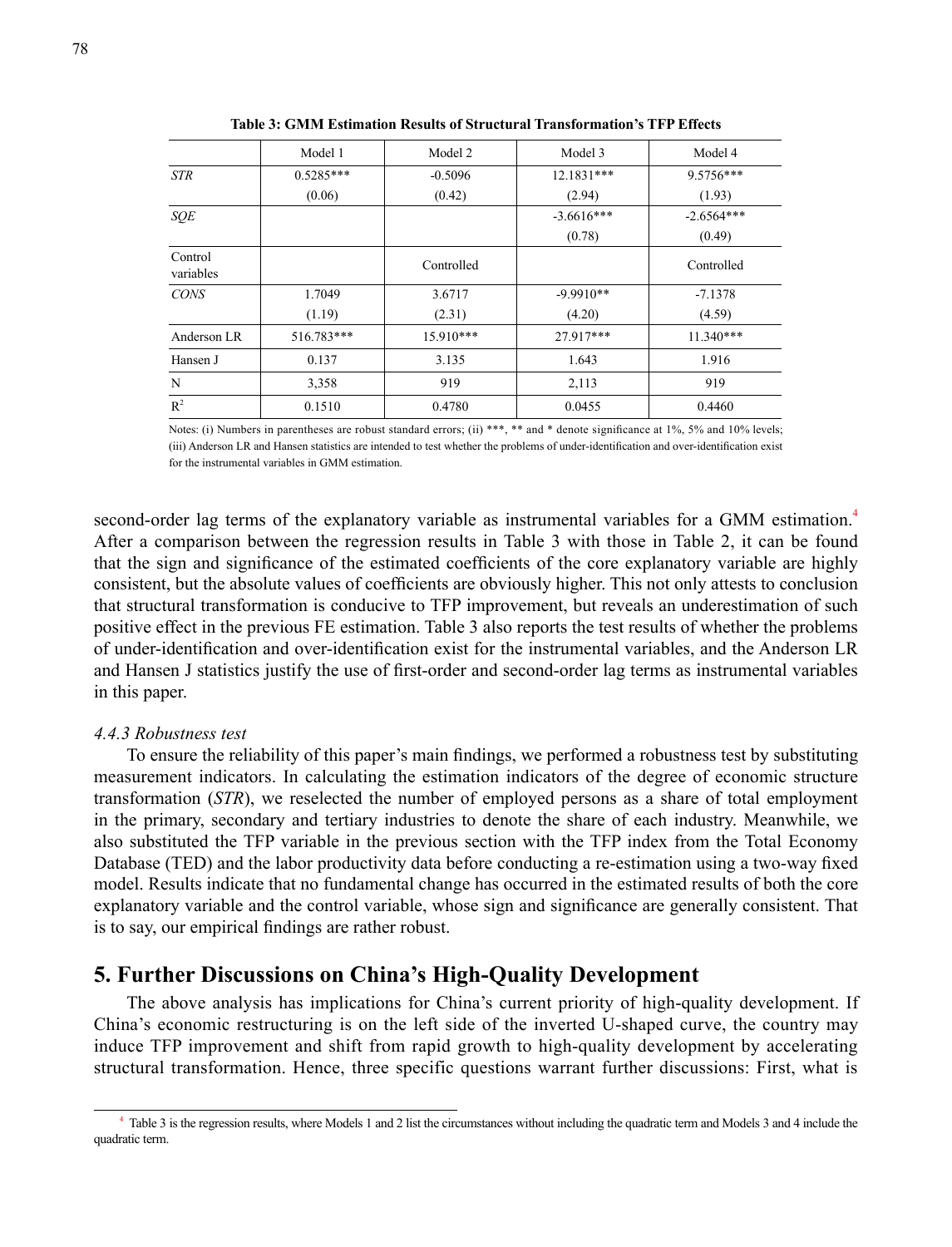the current development stage of China's economic structure transformation and what are the trends of structural transformation and TFP change? Second, what is high-quality development and to what extent does TFP represent high-quality development? Third, does the so-called "structural deceleration" exist in China's economic transformation and does it contradict with the inverted U-shaped curve hypothesis of this paper? In this section, we will discuss these three important questions one by one.

#### **5.1 China's Economic Restructuring and Current Stage**

Since the reform and opening up program was initiated in 1978, the structural transformation of China's economy has gone through two stages. In the first stage of adaptive adjustment from 1978 to around 2000, the degree of China's structural transformation stayed at a relatively low level. In the second stage of strategic adjustment from 2001 to the present day, the degree of China's structural transformation has increased. In 2008, value-added from agricultural, industrial and service sectors accounted for 10.6%, 46.9% and 42.8% of China's total value-added and 39.6%, 27.2% and 33.2% of China's total employment, respectively. By 2016, the structure of the value-added ratios became 8.6%, 39.9% and 51.6%, and the structure of employment ratios became 27.7%, 28.8% and 43.5%, respectively. Judging by those figures, the tertiary industry has replaced the secondary industry as China's biggest economic sector, and agriculture came last. Such transformation demonstrates a significant trend towards structural softening. As can be learned from the results of empirical research in this paper, China's degree of economic structural transformation peaked as a mere 1.4357 in 2014, which was far below the global average turning point of 1.8024. It can be thus expected that China's economic structural transformation has a positive TFP effect. As shown by data from the Penn World Table (PWT), China's TFP was on the rise throughout the adaptive adjustment stage of industrial structure since reform and opening up in 1978 except for a brief decline in the late 1980s and late 1990s and maintained the same trend with structural transformation. In the stage of strategic industrial structure readjustment, China's TFP increased at a quickening pace before slowing after 2008 in tandem with slowing structural transformation. The deep-seated reason lies in the intrinsic disequilibrium of China's economic structure in the context of profound adjustment in the global economy. After the global financial crisis of 2008, developed countries led by the US have hastened the pace of "re-industrialization," which would slow China's structural transformation and TFP after the country became the factory floor of the world by integrating to the global value chains. This shows significant room for improving TFP structure transformation.

#### **5.2 High-Quality Development and TFP Improvement**

Though academics have yet to agree on its definition, high-quality development must "meet people's ever-growing needs for a better life, reflect new development concepts, and be characterized by innovation as the primary driving force, coordination as the intrinsic attribute, green as the general form, openness as the sure path, and shared development as the fundamental goal."<sup>5</sup> Among them, the most critical implication is the steady improvement of TFP since quality refers to not only the value of use, but cost effectiveness in terms of quality desirability and competitiveness, which means that quality ultimately has to be reflected in productivity (Jin, 2018). The manifestations are fivefold: (i) From the perspective of innovative development, TFP is a direct manifestation of technological innovation; (ii) from the perspective of balanced development, TFP improvement is intrinsically consistent with balanced development; (iii) from the perspective of green development, internalizing ecological environment as economic wealth implies TFP improvement; (iv) from the perspective of open development, all-round progress in open economic development and ascension to the high-

<sup>5</sup> See the *People's Daily* editorial: *Firmly Grasping the Fundamental Requirement High-Quality Development*, http://theory.people.com.cn/ n1/2017/1221/c40531-29719990.html.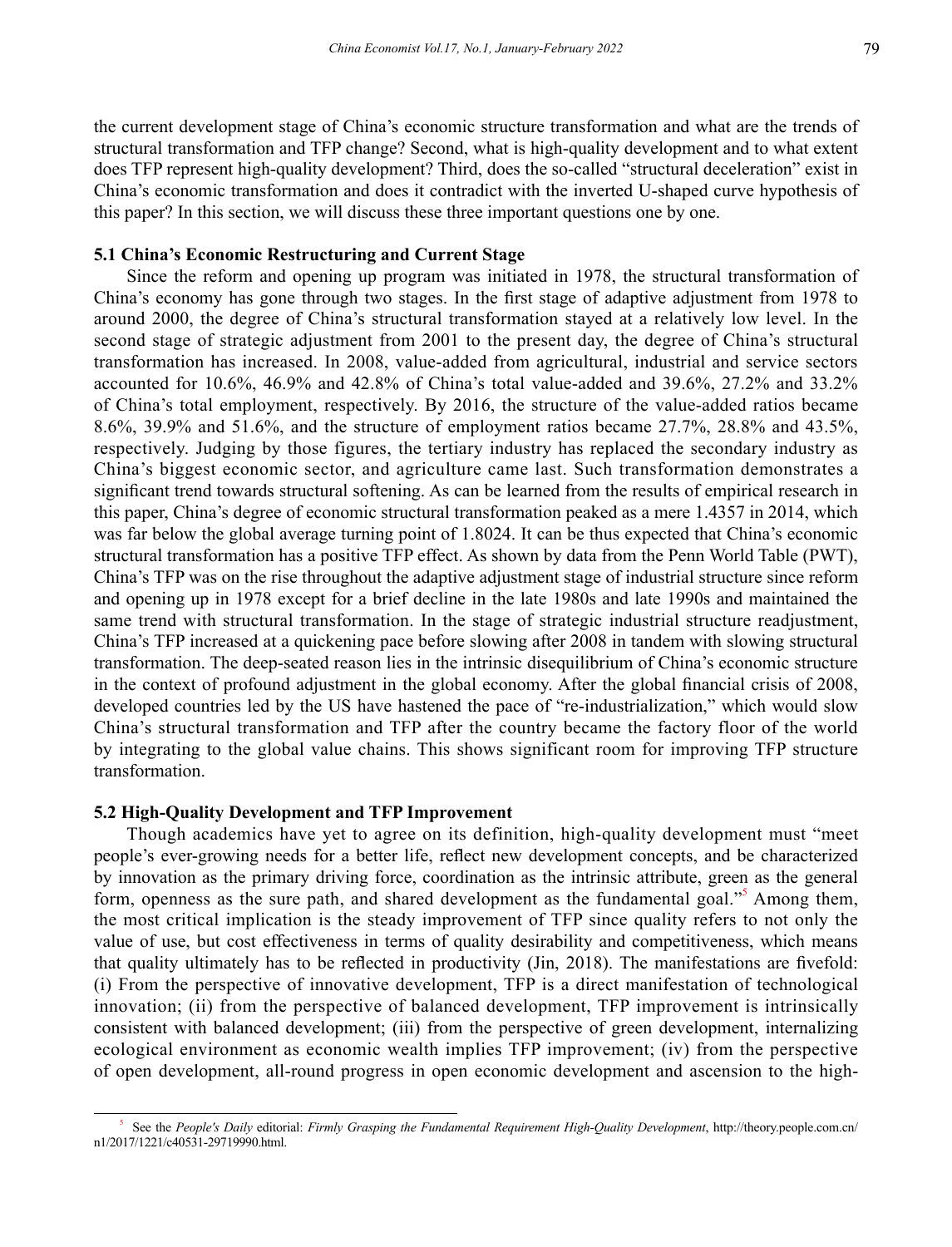end links of global value chains are consistent with TFP improvement; (v) from the perspective of shared development, the level of productivity development is the basis for shared development; on the other hand, shared development ensures more equitable return for all economic participants, which is conducive to society-wide creativity and dynamism.

#### **5.3 Inverted U-Shaped Curve and the Structural Deceleration Theory**

Among a multitude of theoretical explanations on China's economic slowdown in recent years, the "structural deceleration" theory has elicited extensive debates. Proponents believed that given its "cost disease," the rapid expansion of the service sector would drive down society-wide labor productivity (Yuan, 2012; Lu, 2016); opponents argued that since the service sector was no less productive than the industrial sector, service sector growth would not lead to an economic deceleration (Maroto-Sánchez, 2012; Pang and Deng, 2014). Beyond those controversies, this paper has identified an inverted U-shaped curve of structural transformation's TFP effects, thus demonstrating the existence of "structural deceleration" in economic growth, but China has yet to reach this stage. In fact, the degree of China's economic restructuring remains at a relatively low stage, and its TFP effect remains on the left side of the inverted U-shaped curve, where accelerating structural transformation is conducive to TFP improvement. Aside from Barro's (2016) "regression to the mean," China's economic deceleration also stems from inadequate structural transformation. Having followed the static comparative advantage theory to guide its industrial adjustment over the years, China has become trapped under the path dependence of lowend OEM links of global value chains. Mismatch between industrial and supply and demand has put a damper on productivity improvement. Limited factor liquidity has taken a toll on market competition efficiency.

# **6. Conclusions and Policy Implications**

On the basis of drawing upon the research of existing literature on the intrinsic relationship between structural transformation and economic growth, this paper put forth a research hypothesis with the facts and the rationales of structural transformation and TFP changes in the US and Japan as entry points, and performed an empirical test of the research hypothesis based on an econometric model with panel data of economic growth in 169 countries around the world. Our empirical research results suggest that structural transformation is vitally important for TFP improvement, and the relevant effects are characterized by a non-linear inverted U-shaped curve. When structural transformation is on the left side of the inverted U-shaped curve, it will induce TFP; when structural transformation is on the right side of the inverted U-shaped curve, it will inhibit TFP. The reason is that structural transformation has accelerated the softening of industrial structure, induced knowledge production and consumption in the economy, and thus propelled intensive economic growth underpinned by TFP improvement. Yet if industrial restructuring occurs too abruptly as to trigger industrial hollowing out, it will inhibit TFP improvement by causing an outflow of industrial capital to other countries and the "virtualization" of the economy.

As can be found from the effects of China's economic structural transformation since reform and opening up in 1978, China's structural transformation has experienced an upward trend in tandem with TFP improvement. Such consistency stems from the fact that the relationship between China's industrial restructuring and TFP has been on the left side of the inverted U-shaped curve, i.e. structural transformation has a positive effect on TFP. For China's economy on its way to cross the middle-income stage, it must continue accelerating economic restructuring if it is to steadily increase TFP and pursue high-quality development. Specifically, China should further deepen supply-side structural reforms and reduce the burden of tax and fees for the service sector while striving to reduce overcapacity, inventory and leverage ratio, lower cost and bolster weak areas for the manufacturing sector. Second, China should accelerate the innovation and reform of income distribution system, address the inadequacies of people's livelihoods and boost effective domestic household demand as the essential elements of high-quality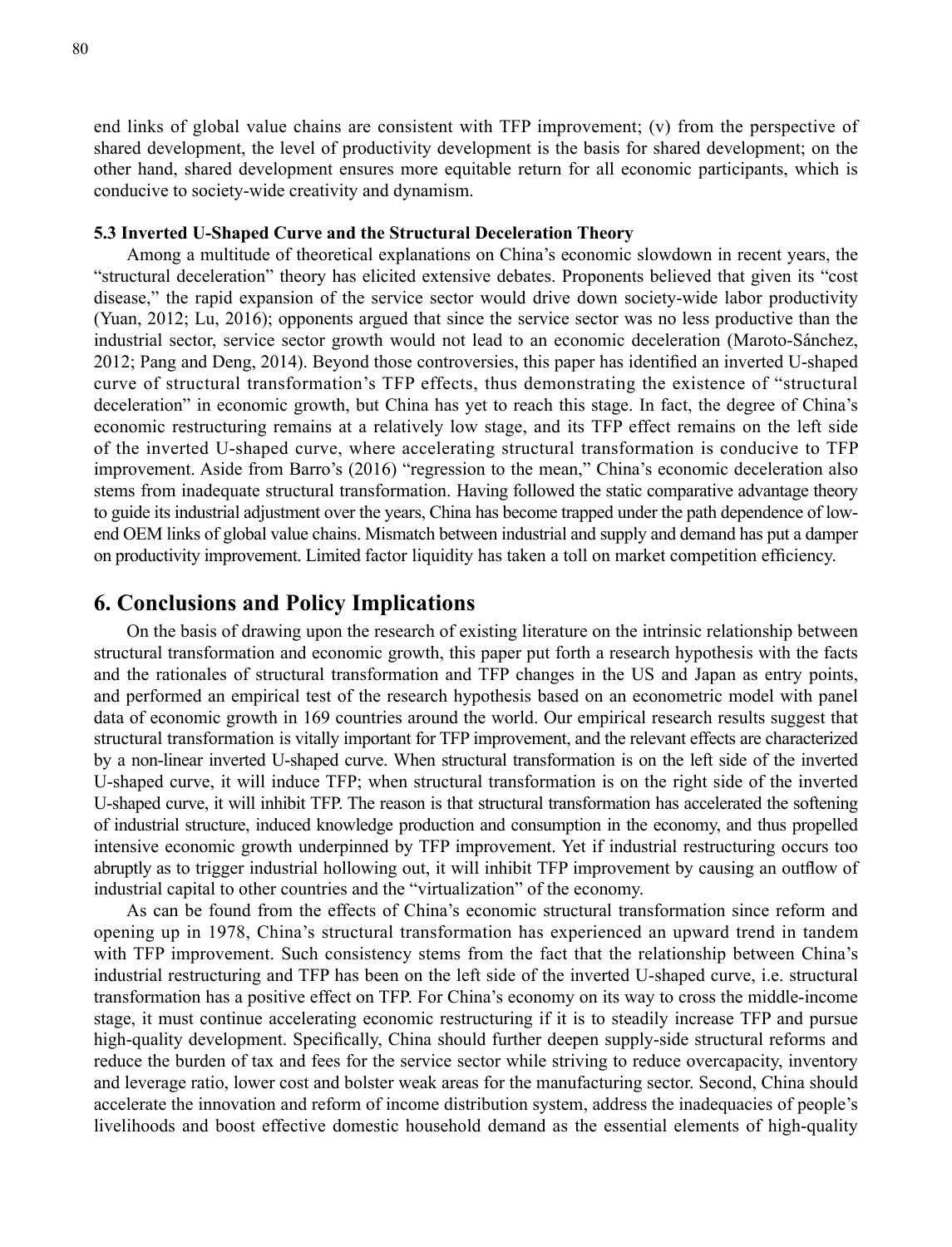development. Third, policymakers should strive to create a balanced regulatory mechanism featuring a "capable government plus strong market" based on a correct understanding of government-market relationship in the new era.

## *References:*

- [1] Acemoglu, D. 2008. *Introduction to Modern Economic Growth*. New Jersey: Princeton University Press.
- [2] Acemoglu, D., and V. Guerrieri. 2008. "Capital Deepening and Nonbalanced Economic Growth." *Journal of Political Economy*, 116(3): 467-498.
- [3] Arellano, M., and S. Bond. 1991. "Some Tests of Specification for Panel Data: Monte Carlo Evidence and an Application to Employment Equations." *Review of Economic Studies*, 58(2): 277-297.
- [4] Barro, R. J. 2016. "Economic Growth and Convergence, Applied to China." *China & World Economy*, 24(5): 5-19.
- [5] Baumol, W. J. 1967. "Macroeconomics of Unbalanced Growth: The Anatomy of Urban Crisis." *The American Economic Review*, 57(3): 415-426.
- [6] Bluestone, B., and B. Harrison. 1982. *The Deindustrialization of America: Plant Closings, Community Abandonment, and the Dismantling of Basic Industry*. New York: Basic Books.
- [7] Cai, Fang. 2016. "Understanding the Supply-side Perspective of China's Economic Slowdown." *Economic Perspectives*, 4: 14-22.
- [8] Chao, Xiaoing, and Baoping Ren. 2011. "The Fluctuation and Regional Difference of Quality of Economic Growth in China." *Economic Research Journal*, 46(4): 26-40.
- [9] Chen, Guoliang, and Gennian Tan. 2016. "Research on Spatial Non-integration of Manufacturing and Producer Services Based on the Perspective of the Internet: Evidence from Yangtze River Delta." *China Industrial Economics*, 8: 76-92.
- [10] Chenery, H. B. 1960. "Patterns of Industrial Growth." *The American Economic Review*, 50(4): 624-654.
- [11] Chenery, H., S. Robinson, and M. Syrquin. 1995. *Industrialization and Growth: A Comparative Study*, translated by Qi Wu, and Songbao Wang. Shanghai: Shanghai People's Publishing House.
- [12] Foellmi, R., and J. Zweimüller. 2008. "Structural Change, Engel's Consumption Cycles and Kaldor's Facts of Economic Growth." *Journal of Monetary Economics*, 55(7): 1317-1328.
- [13] Gan, Chunhui, Ruogu Zheng, and Dianfan Yu. 2011. "An Empirical Study on the Effects of Industrial Structure on Economic Growth and Fluctuations in China." *Economic Research Journal*, 46(5): 4-16+31.
- [14] Hu, Lijun, Fugen Xue, and Yu Wang. 2013. "Industrial Hollowing Mechanism and Governance in Post-industrial Stage: A Case Study of Japan and America." *China Industrial Economics*, 8: 122-134.
- [15] Hughes, J., and L. Cain. 2011. *American Economic History*, translated by Xiaoyan Di, and Lu Xing. Beijing: Peking University Press.
- [16] Jin, Bei. 2018. "Study on the 'High-Quality Development' Economics." *China Industrial Economics*, 4: 5-18.
- [17] Kaldor, N. 1961. "Capital Accumulation and Economic Growth." In *The Theory of Capital (1961) No.10*, edited by F. A. Lutz, and D. C. Hague. London: Palgrave Macmillan.
- [18] Kongsamut, P., S. Rebelo, and D. Xie. 2001. "Beyond Balanced Growth." *The Review of Economic Studies*, 68(4): 869-882.
- [19] Kuznets, S. 1957 "Quantitative Aspects of the Economic Growth of Nations: II. Industrial Distribution of National Product and Labor Force." *Economic Development and Cultural Change*, 5(4): 1-111.
- [20] Laitner, J. 2000. "Structural Change and Economic Growth." *The Review of Economic Studies*, 67(3): 545-561.
- [21] Li, Lei, Huanzhao Zhang, and Tong Zhu. 2008. "Land 'Tail Effect', Bubbles and Japan's Economic Growth." *Japan Studies*, 3: 31-35.
- [22] Li, Shangao, and Liutang Gong. 2012. "Nonhomothetic Preference, Endogenous Preference Structure, and Structural Change." *Economic Research Journal*, 47(7): 35-47.
- [23] Li, Yining. 2015. *Unbalanced Chinese Economy*. Beijing: Encyclopedia of China Publishing House.
- [24] Liu, Wei, and Xin Fan. 2019. "China Remains in an Important Period of Strategic Opportunities of Its Development: China's Potential Growth Rate and Growth Leaps." *Management World*, 35(1): 13-23.
- [25] Lu, Mingtao, Fuhua Yuan, and Ping Zhang. 2016. "Structural Impact and Efficiency of Economic Growth: Enlightenment from International Comparison." *The Journal of World Economy*, 39(1): 24-51.
- [26] Maddison, A. 1997. *The World Economy: A Millennial Perspective*, translated by Dewei Li, and Jianlin Gai. Beijing: Reform Press.
- [27] Mankiw, N. G., D. Romer, and D. N. Weil. 1992. "A Contribution to the Empirics of Economic Growth." *The Quarterly Journal of*